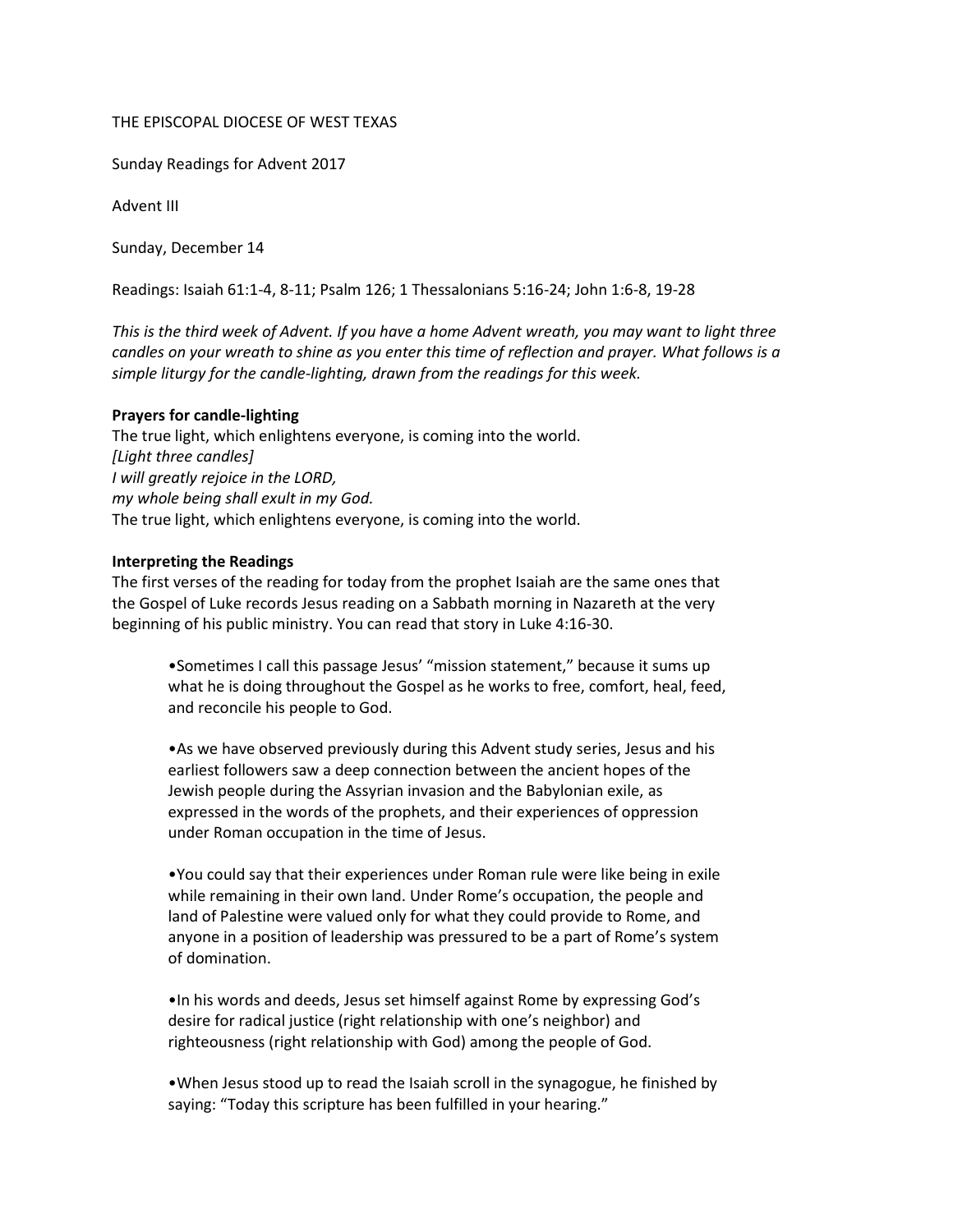•Jesus claimed that in his ministry, empowered by the Spirit, he was enacting the great jubilee proclaimed by Isaiah ("the year of the Lord's favor"), a time when debts would be forgiven, captives freed, land returned to those who had had to sell it.

•You can hear echoes of the Jubilee in the Lord's prayer: "And forgive us our debts, as we also have forgiven our debtors" (Matthew 6:12).

•Sometimes I picture biblical time as something like a beautiful cloth, folded over on itself multiple times, so that the time of the prophets is folded in such a way that it lies directly over the time of Jesus, which folds and invites us to lay the fabric of our lives directly over his, as we seek, yet again, to align our lives with God's justice and righteousness in our own day, empowered from within by the Spirit and by Christ.

Later in the week, we will have a chance to return to most of the reading from 1 Thessalonians, so let's take a brief look at the reading from the Gospel of John. Today's reading introduces us to John the Baptist, while making it very clear that Jesus - not John - is the Messiah.

•In trying to fill in the gaps of Jesus' life, many historians have come to the conclusion that Jesus was originally a disciple of John the Baptist.

•John's baptismal ministry in the Jordan should be seen as a provocative gesture toward Rome, a provocation that resulted in his death not long after the baptism of Jesus.

•The Jordan played a very distinctive role in Israel's history. The first three chapters of Joshua describe the entry of the Israelites into the promised land by crossing the Jordan. The priests go before the people, carrying the ark of the covenant. As the priests' feet enter the Jordan, the waters stand up on either side, just as the waters of the Red Sea had parted when the people fled from Egypt.

•John baptized people in the Jordan as an aspect of empowering them to repent and be once again courageously the people of God, zealous for God in the midst of Rome's rule.

•Like many others, Jesus came to the Jordan to heed John's call to righteousness and justice. But each of the Gospels seeks to make clear that John's role was simply to prepare the way for Jesus, who is the one God has anointed to draw all people to God's self.

•Later in the Gospel of John, John the Baptist will say clearly of Jesus, "He must increase, but I must decrease" (3:30).

## **For Reflection**